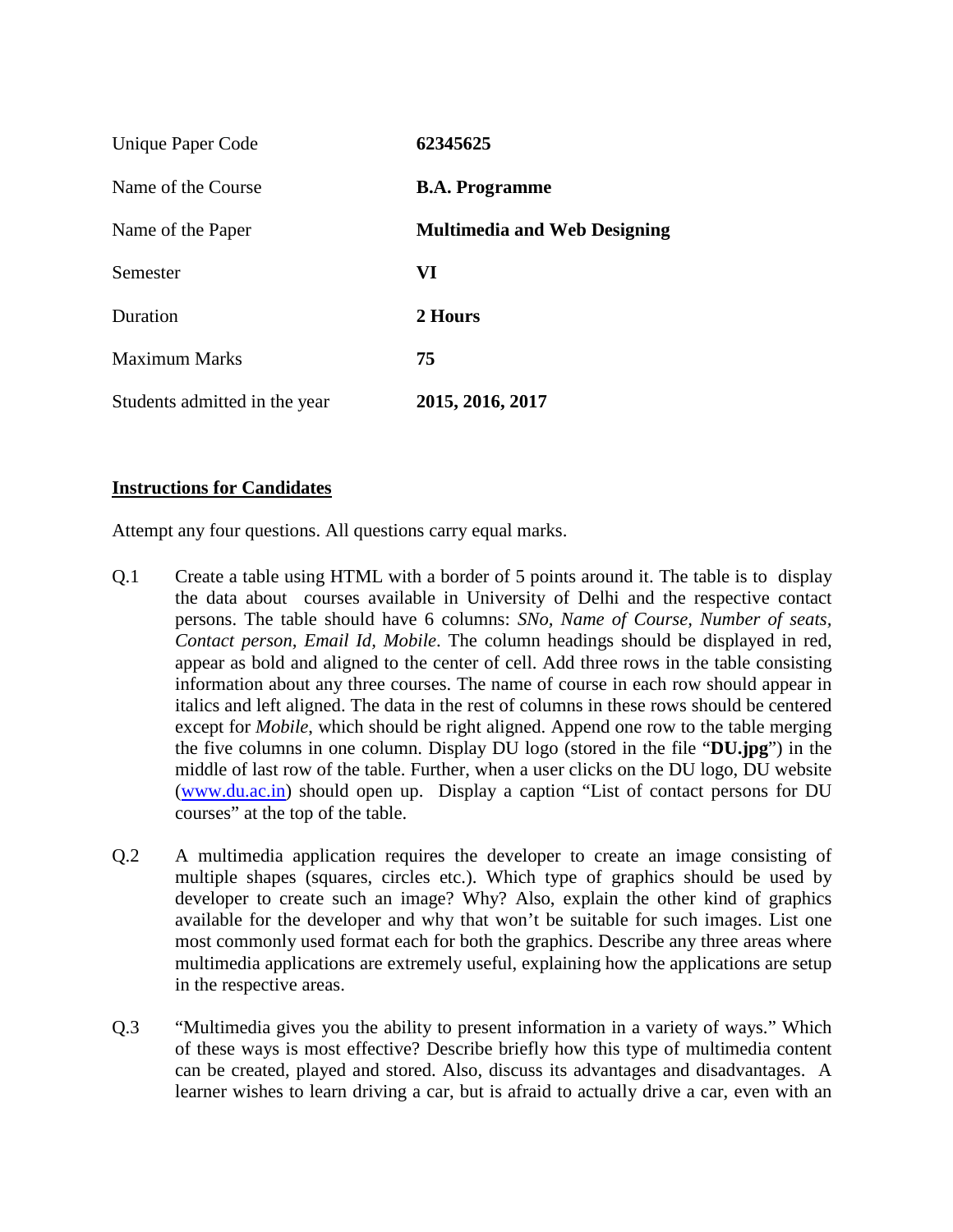instructor. What kind of multimedia application can be designed for such learners? Elaborate on the concept used.

Q.4 Justify why HTML is the 'language of tags'. Is a closing tag required for every HTML tag? Support your answer with at least two suitable examples. Write HTML commands to create the following webpage:

\*&\* \*&&\* \*&&&\* Welcome to HTML

Also, create a form using HTML for accepting feedback from the users. The form should accept as input: Name of person (text box of size 25, maximum length allowed-50), Age of person (text box of size 3), Category (Drop down list-Faculty, Student, Parent, Alumna), Feedback (Check Boxes – Excellent, Good, Average, Poor). The form should also have Reset and Submit buttons.

- Q.5 In a news application, the presenter wants to get his background changed from studio background to the picture of a historical building. How can this be implemented using multimedia concepts? List the steps carried out to perform this operation. Name and explain the multimedia concept used. When is 2½D animation preferred over 2D animation? A tune played on a musical instrument can be stored as a MIDI score as well as digitized audio. Compare the pros and cons of both the approaches. Multimedia projects usually require a large storage space. Still the project developer would desire these projects to be portable. Describe any two devices/media which can be used for this purpose.
- Q.6 A multimedia application consists of multiple videos and color images. Name and describe a technique/software used to reduce the storage requirements of this application. Further, we need to design a multimedia application to show the movement of a walking man. Name and describe the technique used to create such an application. Name and describe the type of authoring tool suitable for developing a multimedia teaching application, in which the students can view the contents in a fixed order only. List any two softwares which support this approach. Now, if the students want to view the contents in the order they desire, can we continue with the same authoring tool? Justify your answer with a suitable explanation.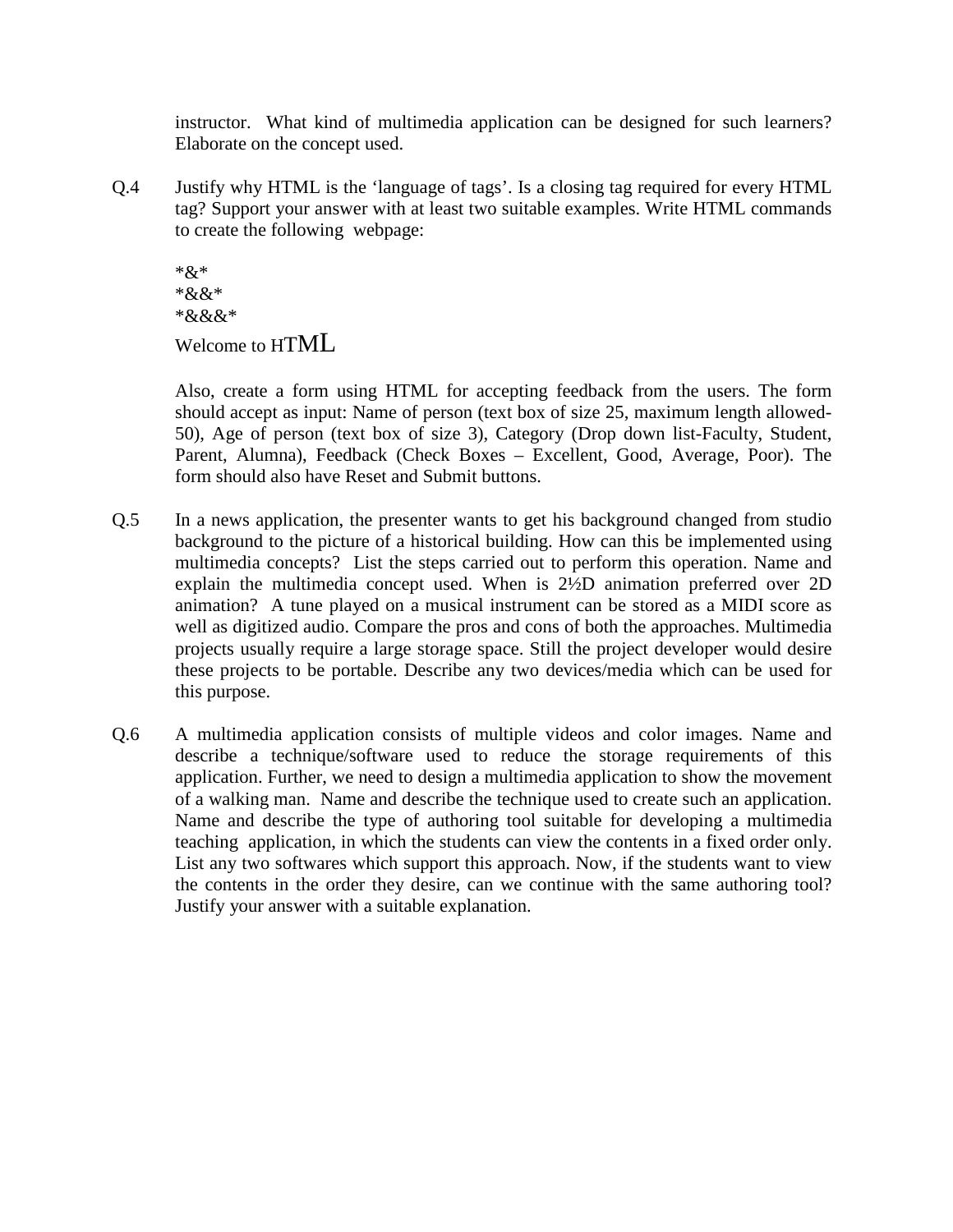| Unique Paper Code | $\sim 100$  | 62347627                            |
|-------------------|-------------|-------------------------------------|
| Name of the Paper | $\sim 1000$ | Information Security and Cyber Laws |
| Course            |             | B.A.(Prog.)Computer Application DSE |
| Semester          |             | VI.                                 |

Duration: 2 Hours Maximum Marks: 75

## Attempt any 4 Questions. All questions carry equal marks

- Q1. What are the security issues of Windows XP operating system? Suppose IT chief security officer of an organization purchase a highly secure system "Alarm Logic" to meet their security needs. This system works as a gateway to the Organization from outside network by sending alert to the security portal of that organization. What type of system is "Alarm Logic"? Describe the functioning of this "Alarm logic" security system.
- Q2. Describe various stages and tools of Hacking . Distinguish between Hacking and Phishing. Suppose, you have created a website. Some vulnerabilities are reported by exposing and exploiting that website in order to discover its weaknesses. What types of vulnerabilities can be there? List them and explain various ways to fix these vulnerabilities in order to make the website more secure?
- Q3. Differentiate between false positive and false negative biometric authentication? Why biometrics are more secure than password? What are the frauds which are possible in biometric authentication? Describe in your own words.
- Q4. Differentiate between the following techniques with suitable examples of each.
	- (a) Symmetric and Asymmetric encryption
	- (b) Substitution and Transposition cipher

Encrypt the following plain text using (a) Caesar cipher (b) Rail fence cipher(key=exam)

Plain text: Online mode of Examination

- Q5. Describe various types of cyber crimes. Differentiate between Section 67 and 67 A of IT Act 2008. Suppose a person fraudulently or dishonestly make use of electronic signature and/or password of other person. Which section of IT Act 2008 will be applicable in this case and what are the penalties and punishments under this section?
- Q6. What is the difference between electronic signature and digital signature? Explain How do you authenticate an electronic document using digital signature. Assume that Alex is able to observe all messages exchanged between Bob and Cina. Alex knows only public key. Explain how Cina will detect the following attack using digital signature .

Bob sends a message  $x =$  "Transfer \$1000 to Mike" to Cina. Alex intercepts the message and replaces "Mike" with "Alex".